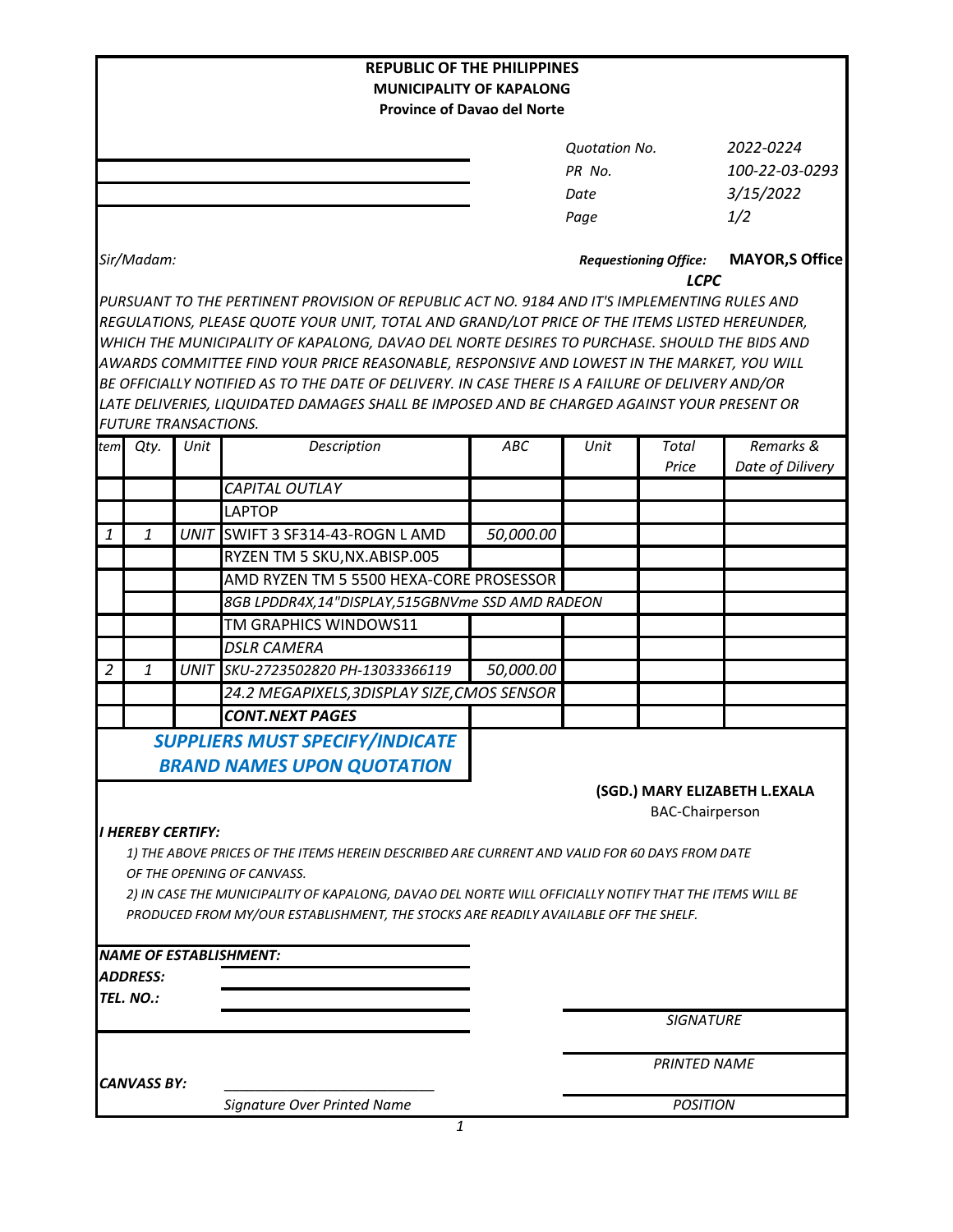| <b>REPUBLIC OF THE PHILIPPINES</b>                                    |                                 |      |                                                                                                        |            |                              |                                       |                               |  |  |  |
|-----------------------------------------------------------------------|---------------------------------|------|--------------------------------------------------------------------------------------------------------|------------|------------------------------|---------------------------------------|-------------------------------|--|--|--|
| <b>MUNICIPALITY OF KAPALONG</b><br><b>Province of Davao del Norte</b> |                                 |      |                                                                                                        |            |                              |                                       |                               |  |  |  |
|                                                                       |                                 |      |                                                                                                        |            |                              |                                       |                               |  |  |  |
|                                                                       |                                 |      |                                                                                                        |            | <b>Ouotation No.</b>         |                                       | 2022-0224                     |  |  |  |
|                                                                       |                                 |      |                                                                                                        |            | PR No.                       |                                       | 100-22-03-0293                |  |  |  |
|                                                                       |                                 |      |                                                                                                        |            | Date                         |                                       | 3/15/2022                     |  |  |  |
|                                                                       |                                 |      |                                                                                                        |            | Page                         |                                       | 1/2                           |  |  |  |
|                                                                       | Sir/Madam:                      |      |                                                                                                        |            | <b>Requestioning Office:</b> | <b>MAYOR, S Office</b><br><b>LCPC</b> |                               |  |  |  |
|                                                                       |                                 |      | PURSUANT TO THE PERTINENT PROVISION OF REPUBLIC ACT NO. 9184 AND IT'S IMPLEMENTING RULES AND           |            |                              |                                       |                               |  |  |  |
|                                                                       |                                 |      | REGULATIONS, PLEASE QUOTE YOUR UNIT, TOTAL AND GRAND/LOT PRICE OF THE ITEMS LISTED HEREUNDER,          |            |                              |                                       |                               |  |  |  |
|                                                                       |                                 |      | WHICH THE MUNICIPALITY OF KAPALONG, DAVAO DEL NORTE DESIRES TO PURCHASE. SHOULD THE BIDS AND           |            |                              |                                       |                               |  |  |  |
|                                                                       |                                 |      | AWARDS COMMITTEE FIND YOUR PRICE REASONABLE, RESPONSIVE AND LOWEST IN THE MARKET, YOU WILL             |            |                              |                                       |                               |  |  |  |
|                                                                       |                                 |      | BE OFFICIALLY NOTIFIED AS TO THE DATE OF DELIVERY. IN CASE THERE IS A FAILURE OF DELIVERY AND/OR       |            |                              |                                       |                               |  |  |  |
|                                                                       |                                 |      | LATE DELIVERIES, LIQUIDATED DAMAGES SHALL BE IMPOSED AND BE CHARGED AGAINST YOUR PRESENT OR            |            |                              |                                       |                               |  |  |  |
|                                                                       | <b>FUTURE TRANSACTIONS.</b>     |      |                                                                                                        |            |                              |                                       |                               |  |  |  |
| No.                                                                   | tem Qty.                        | Unit | Description                                                                                            | ABC        | Unit<br>Price                | <b>Total</b><br>Price                 | Remarks &<br>Date of Delivery |  |  |  |
|                                                                       |                                 |      | MJPEG, WIFI, 4KV-RESOLUTION, LIVE VIEW ELECTRONIC                                                      |            |                              |                                       |                               |  |  |  |
|                                                                       |                                 |      | PORTABLE SPEAKER W/MICROPHONE                                                                          |            |                              |                                       |                               |  |  |  |
| 3                                                                     | 1                               |      | UNIT BI-DIRECTIONAL SOUND, HIGH                                                                        | 30,000.00  |                              |                                       |                               |  |  |  |
|                                                                       |                                 |      | POWER 1500W BUILT-IN WOOFER.LED PARTY LIGHTS                                                           |            |                              |                                       |                               |  |  |  |
|                                                                       |                                 |      | BASS BOOSTER, BLUETOOTH MULTI CONNECTION ANALOG                                                        |            |                              |                                       |                               |  |  |  |
|                                                                       |                                 |      | INPUT.OUTPUT.WIRELESS GROUP PLAY USP PLAY                                                              |            |                              |                                       |                               |  |  |  |
|                                                                       |                                 |      | PORT (MP3)2 MIC INPUT AND MICROPHONE                                                                   |            |                              |                                       |                               |  |  |  |
|                                                                       |                                 |      |                                                                                                        |            |                              |                                       |                               |  |  |  |
|                                                                       |                                 |      |                                                                                                        |            |                              |                                       |                               |  |  |  |
|                                                                       |                                 |      |                                                                                                        |            |                              |                                       |                               |  |  |  |
|                                                                       |                                 |      | TOTAL APPROVED BUDGET CONTRACT                                                                         | 130,000.00 |                              |                                       |                               |  |  |  |
|                                                                       |                                 |      | <b>SUPPLIER MUST SPECIFY/INDICATE</b>                                                                  |            |                              |                                       |                               |  |  |  |
|                                                                       |                                 |      |                                                                                                        |            |                              |                                       |                               |  |  |  |
|                                                                       |                                 |      | <b>BRAND NAMES UPON QUOTATION</b>                                                                      |            |                              |                                       |                               |  |  |  |
|                                                                       |                                 |      |                                                                                                        |            |                              |                                       | (SGD.) MARY ELIZABITH L.EXALA |  |  |  |
|                                                                       |                                 |      |                                                                                                        |            |                              | <b>BAC-Chairperson</b>                |                               |  |  |  |
|                                                                       | <i><b>I HEREBY CERTIFY:</b></i> |      | 1) THE ABOVE PRICES OF THE ITEMS HEREIN DESCRIBED ARE CURRENT AND VALID FOR 60 DAYS FROM DATE          |            |                              |                                       |                               |  |  |  |
|                                                                       |                                 |      | OF THE OPENING OF CANVASS.                                                                             |            |                              |                                       |                               |  |  |  |
|                                                                       |                                 |      | 2) IN CASE THE MUNICIPALITY OF KAPALONG, DAVAO DEL NORTE WILL OFFICIALLY NOTIFY THAT THE ITEMS WILL BE |            |                              |                                       |                               |  |  |  |
|                                                                       |                                 |      | PRODUCED FROM MY/OUR ESTABLISHMENT, THE STOCKS ARE READILY AVAILABLE OFF THE SHELF.                    |            |                              |                                       |                               |  |  |  |
|                                                                       |                                 |      |                                                                                                        |            |                              |                                       |                               |  |  |  |
|                                                                       |                                 |      | <b>NAME OF ESTABLISHMENT:</b>                                                                          |            |                              |                                       |                               |  |  |  |
|                                                                       | <i><b>ADDRESS:</b></i>          |      |                                                                                                        |            |                              |                                       |                               |  |  |  |
|                                                                       | TEL. NO.:                       |      |                                                                                                        |            |                              |                                       |                               |  |  |  |
|                                                                       |                                 |      |                                                                                                        |            |                              | <b>SIGNATURE</b>                      |                               |  |  |  |
|                                                                       |                                 |      |                                                                                                        |            |                              |                                       |                               |  |  |  |
| <b>CANVASS BY:</b>                                                    |                                 |      |                                                                                                        |            | <b>PRINTED NAME</b>          |                                       |                               |  |  |  |
|                                                                       |                                 |      | Signature Over Printed Name                                                                            |            |                              |                                       |                               |  |  |  |
|                                                                       |                                 |      |                                                                                                        |            | <b>POSITION</b>              |                                       |                               |  |  |  |

*2*